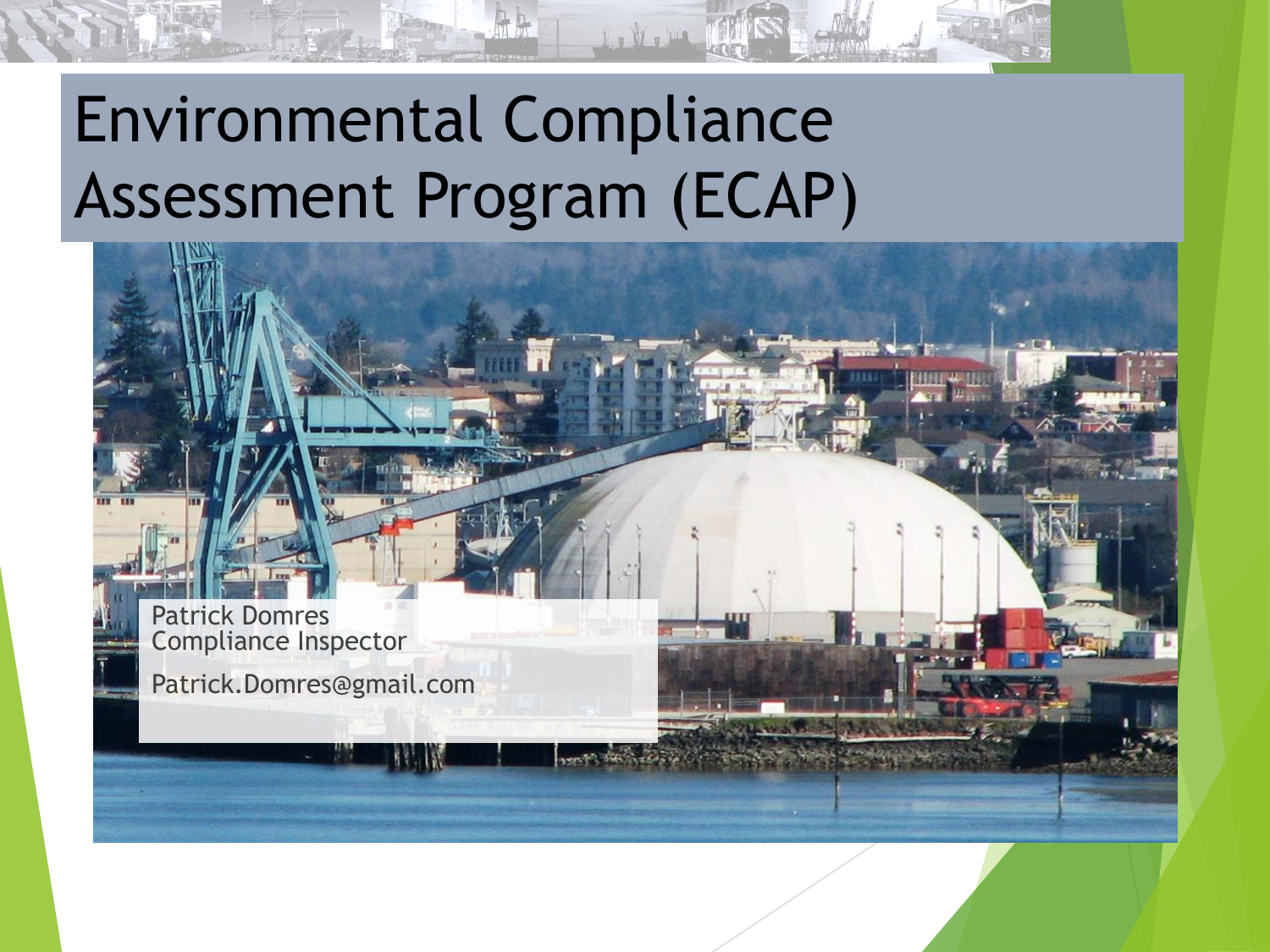#### **Objective**

The goal of ECAP is to minimize environmental impacts by industrial tenants and maintain regulatory compliance through education and assessments

Le We Wa



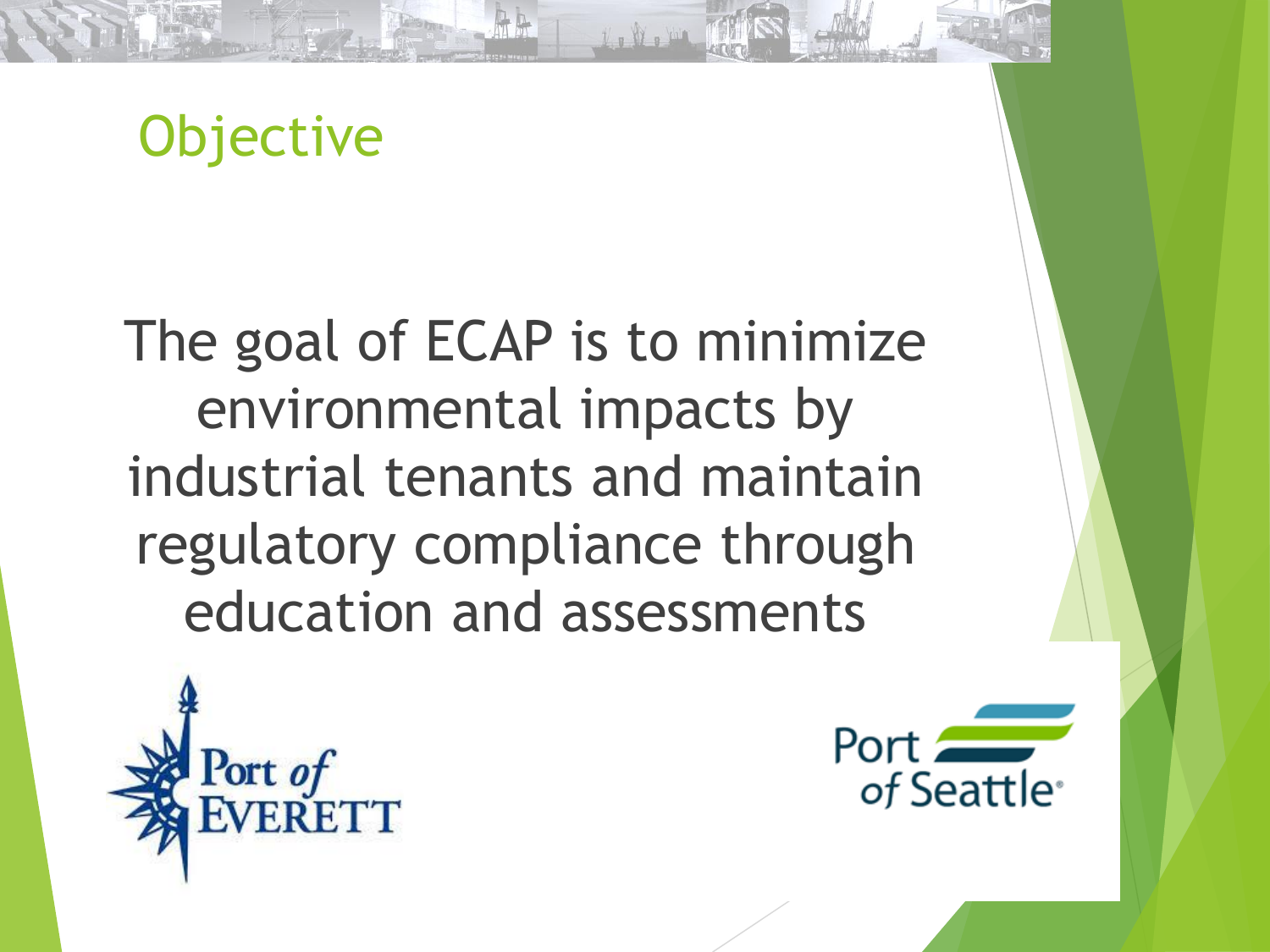# Why ECAP?

- **Ensure regulatory compliance**
- **Potential legal actions against Ports and** tenants

Le Ve dir

- Streamline environmental compliance program
- Reduce cleanup costs
- EMS requirement
- Communication with tenants

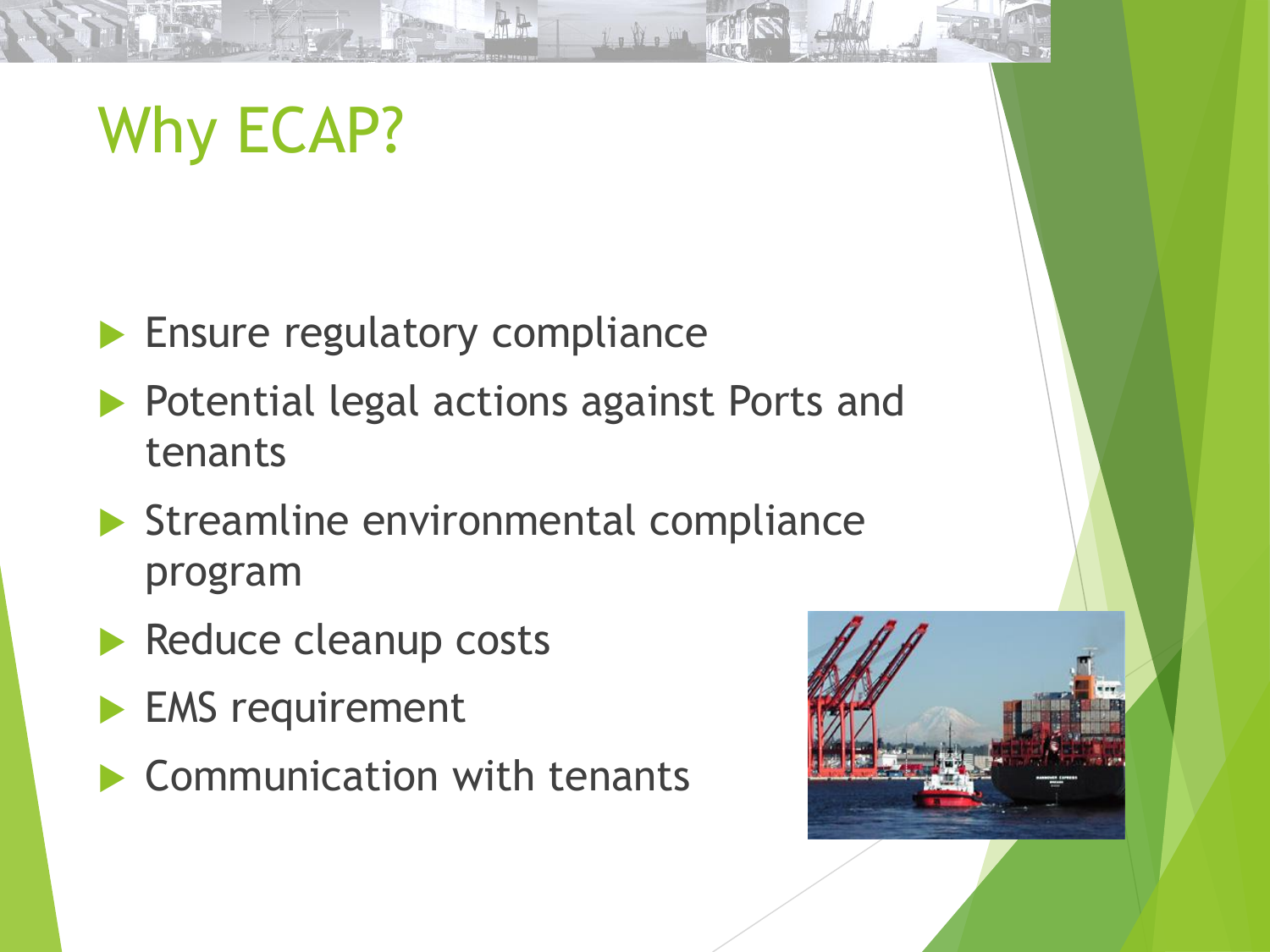#### Program Overview

ECAP is Comprehensive:

- Hazardous waste
- Emergency Planning and Community Right to Know (EPCRA)
- Stormwater
- Spill Prevention Control and Countermeasures (SPCC)

Air



L. W. Dir T.

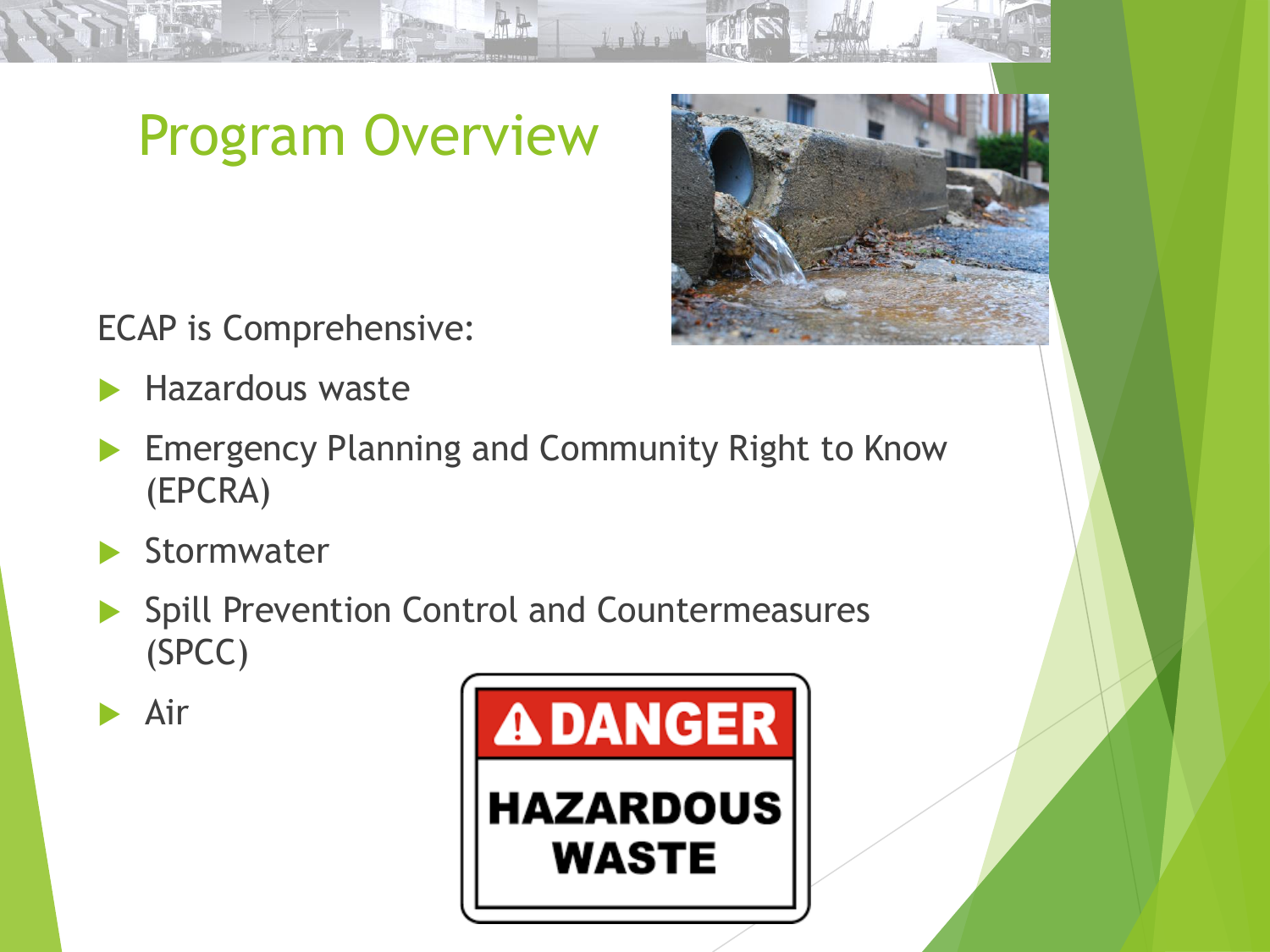# Attorney Client Privilege-**Option**

- Protection of privilege for the tenants
- **Protect Port and tenants**
- Review finding with attorney



to the Mr. II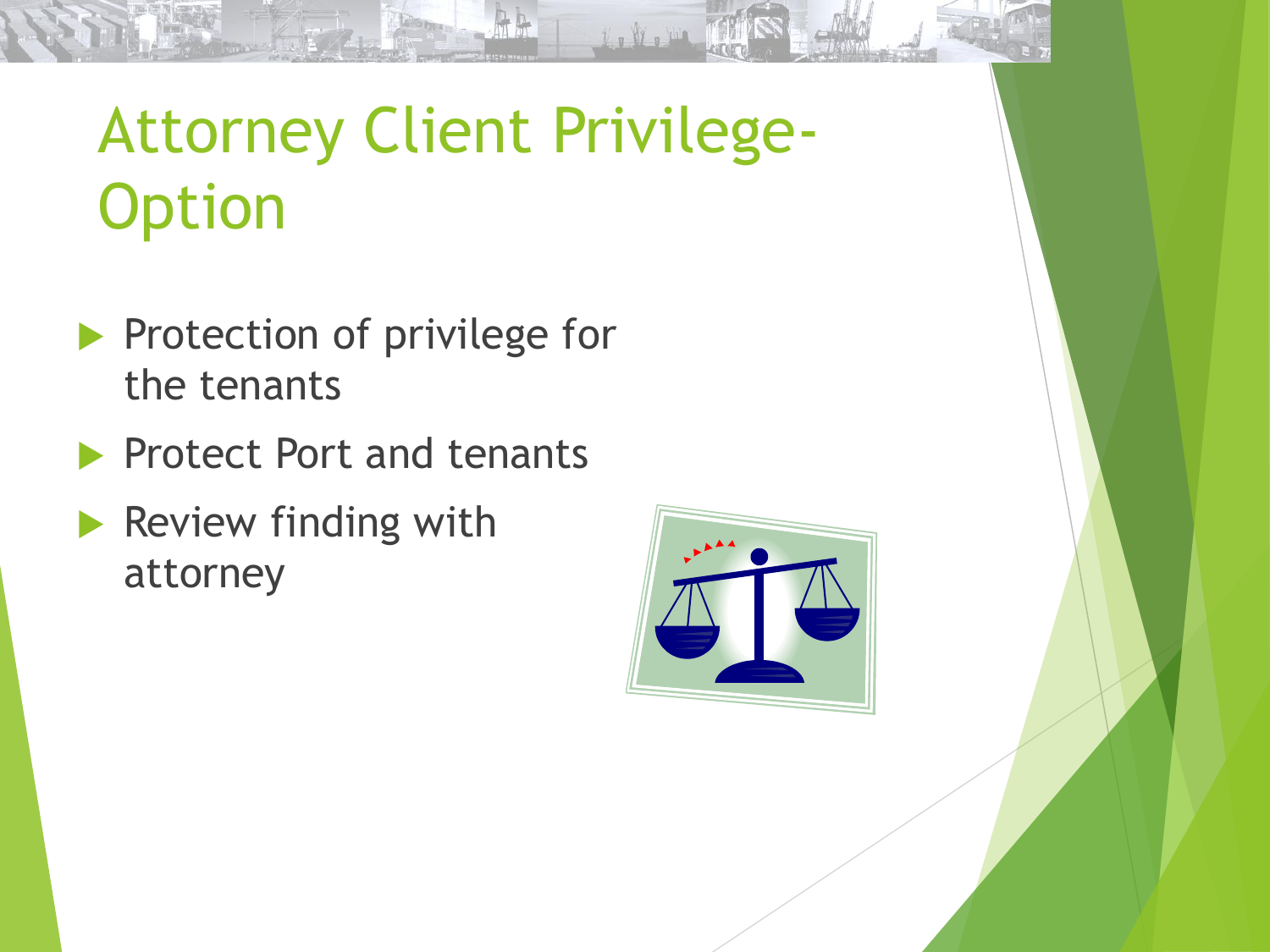### Benefits of Implementation

#### Property Owner

- Check environmental compliance
- $\blacktriangleright$  Reduce environmental/regulatory liability
- **Now Yerify facility activities**
- Face time with tenants
- Promote pollution prevention goals
- $\blacktriangleright$  Promote environmental stewardship
- Positive public relations

#### Tenant

o Wo Vin

- Receive consultation by environmental professionals
- Potential cost savings through waste minimization and recycling recommendations
- **Prevent costly fines or** cleanup
- $\blacktriangleright$  Positive public relations
- Free environmental consulting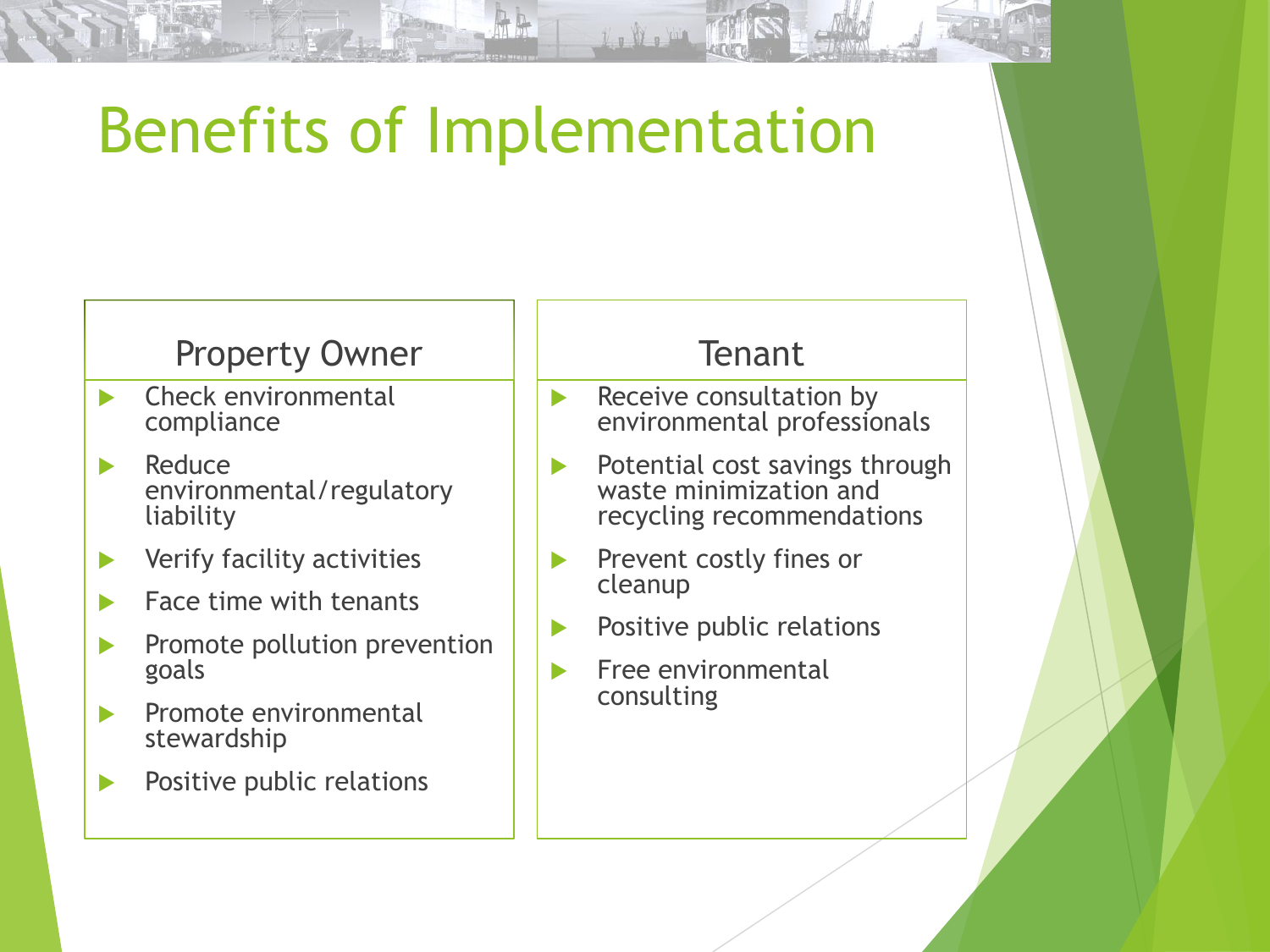#### Implementation

#### Team Formation

- Experienced team with diverse experience
- Tenant activities vary
- Team:
	- Patrick Domres (Hazardous Waste and Tank Inspections)
	- Port Representative



1. N. M. 19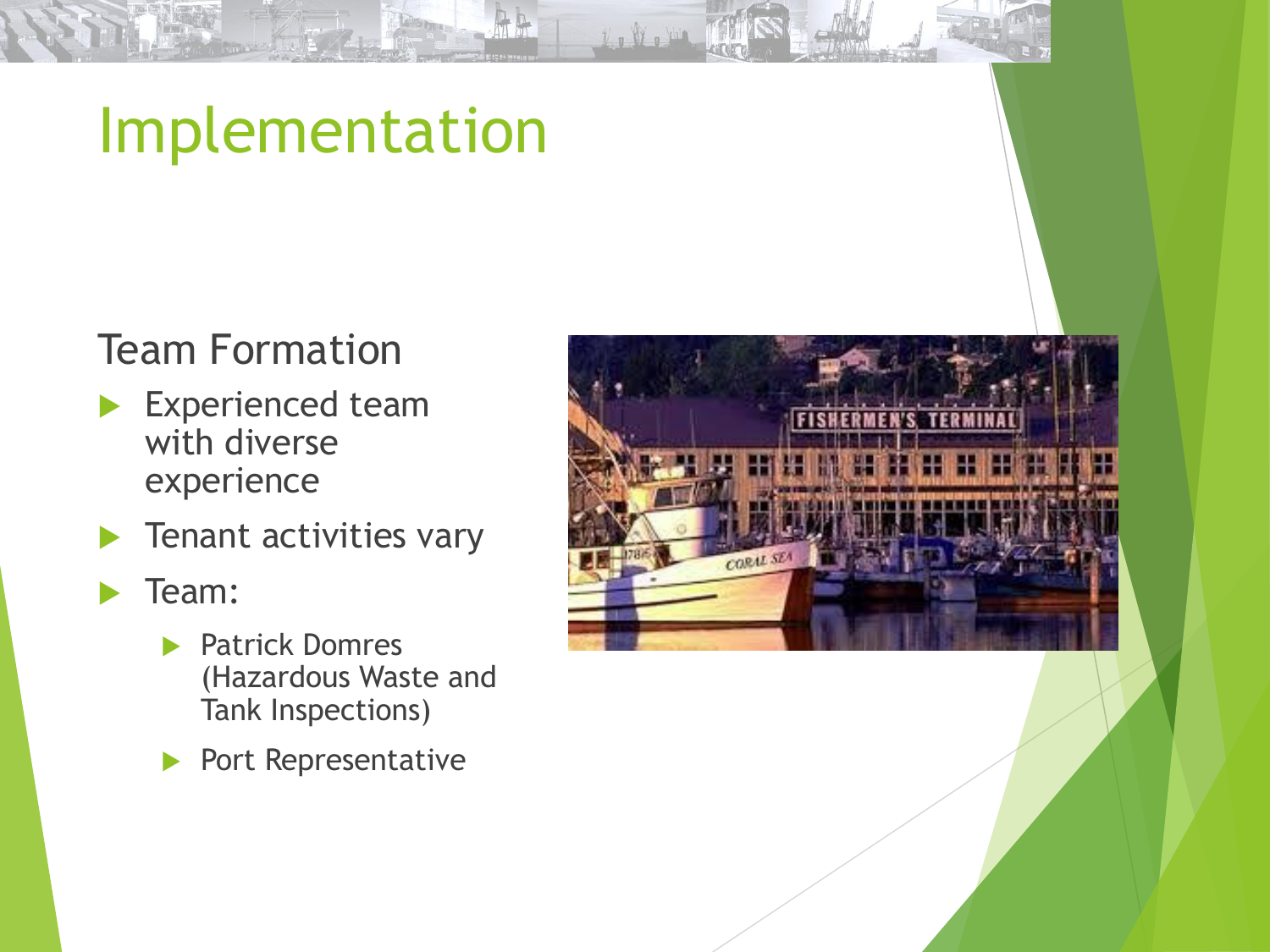#### Implementation

Forms

**Assessment Forms** 

▶ Cover Letter

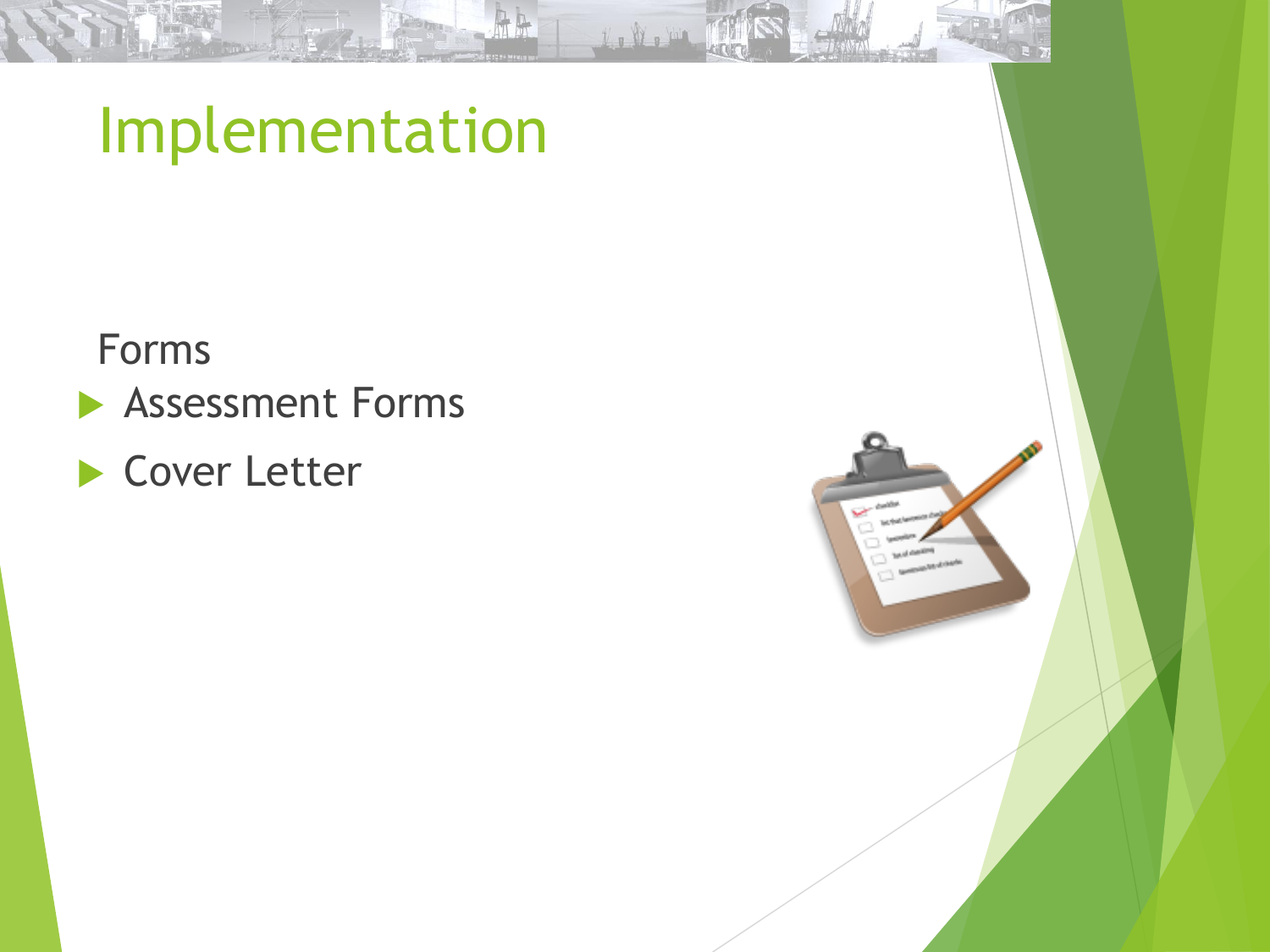#### Implementation

Use of agency published guidance documents

Lo Wo Wa

- **Public guidance** documents
- Ecology publications
- **EPA** guidance documents

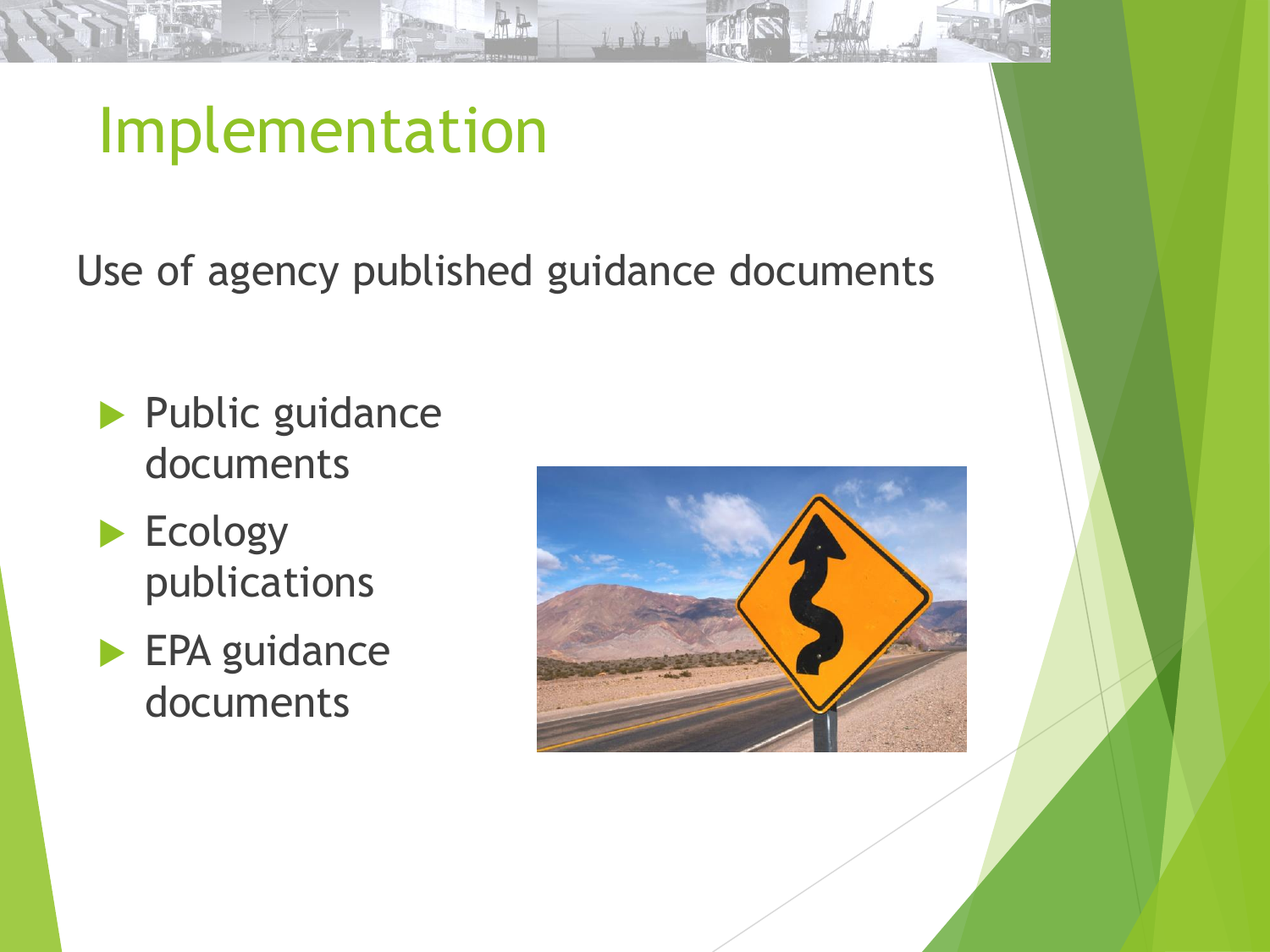#### Lets Get Started

- Safety standards and security requirements
- ▶ Coordinated activities with lease holders (property managers)
- Get access to tenant information (lease, operating agreements, site history)
- $\blacktriangleright$  Identify appropriate tenant contacts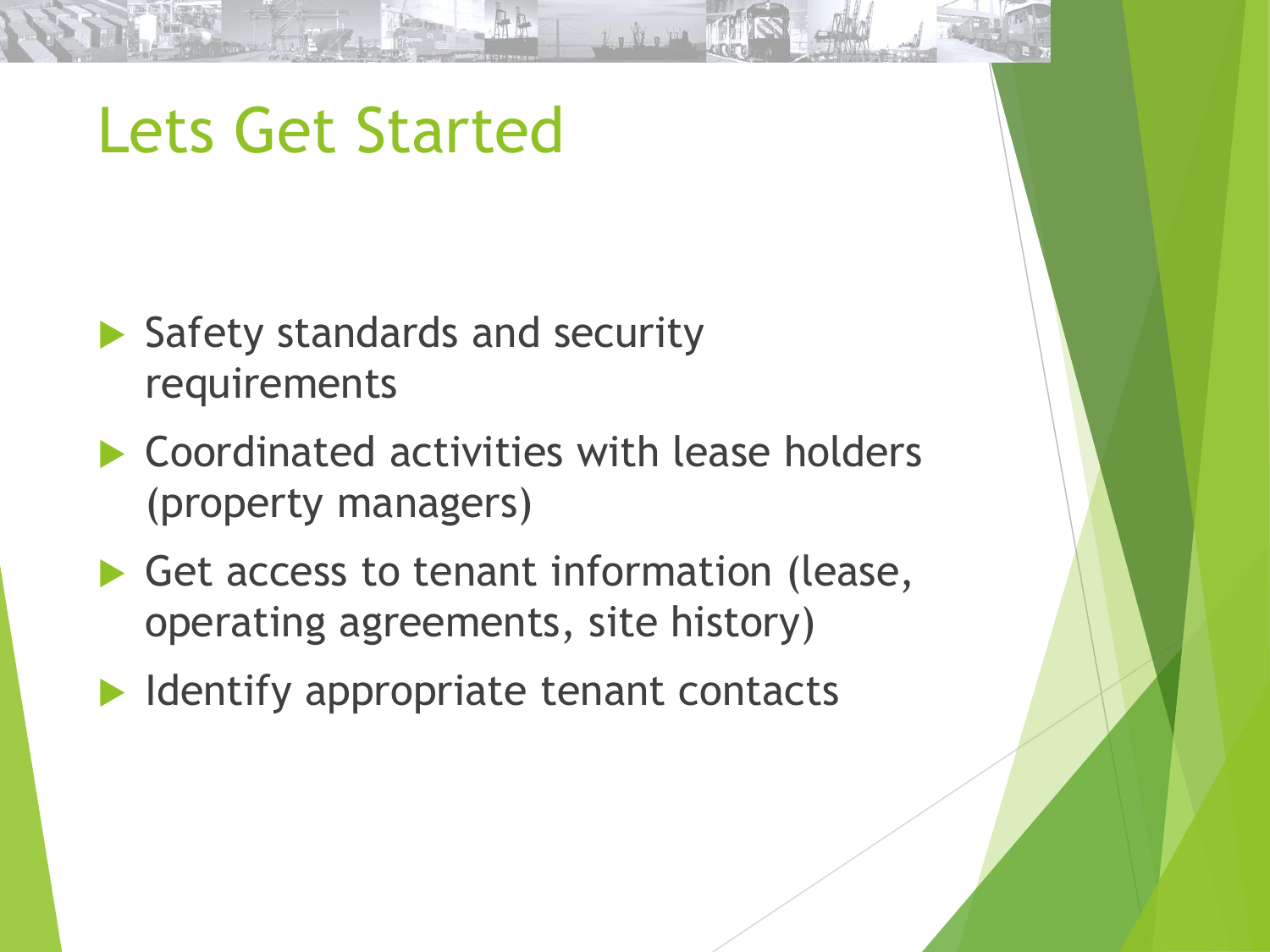#### ECAP Process

ECAP site visits is a process:

- 1. Pre site visit research (compile maps, conduct EPA and ECHO search)
- 1. On site
	- $\blacktriangleright$  Pre and post interview
	- Review findings with attorney and site representative

Le We Vir

- 2. Site walk
- 3. Post assessment activities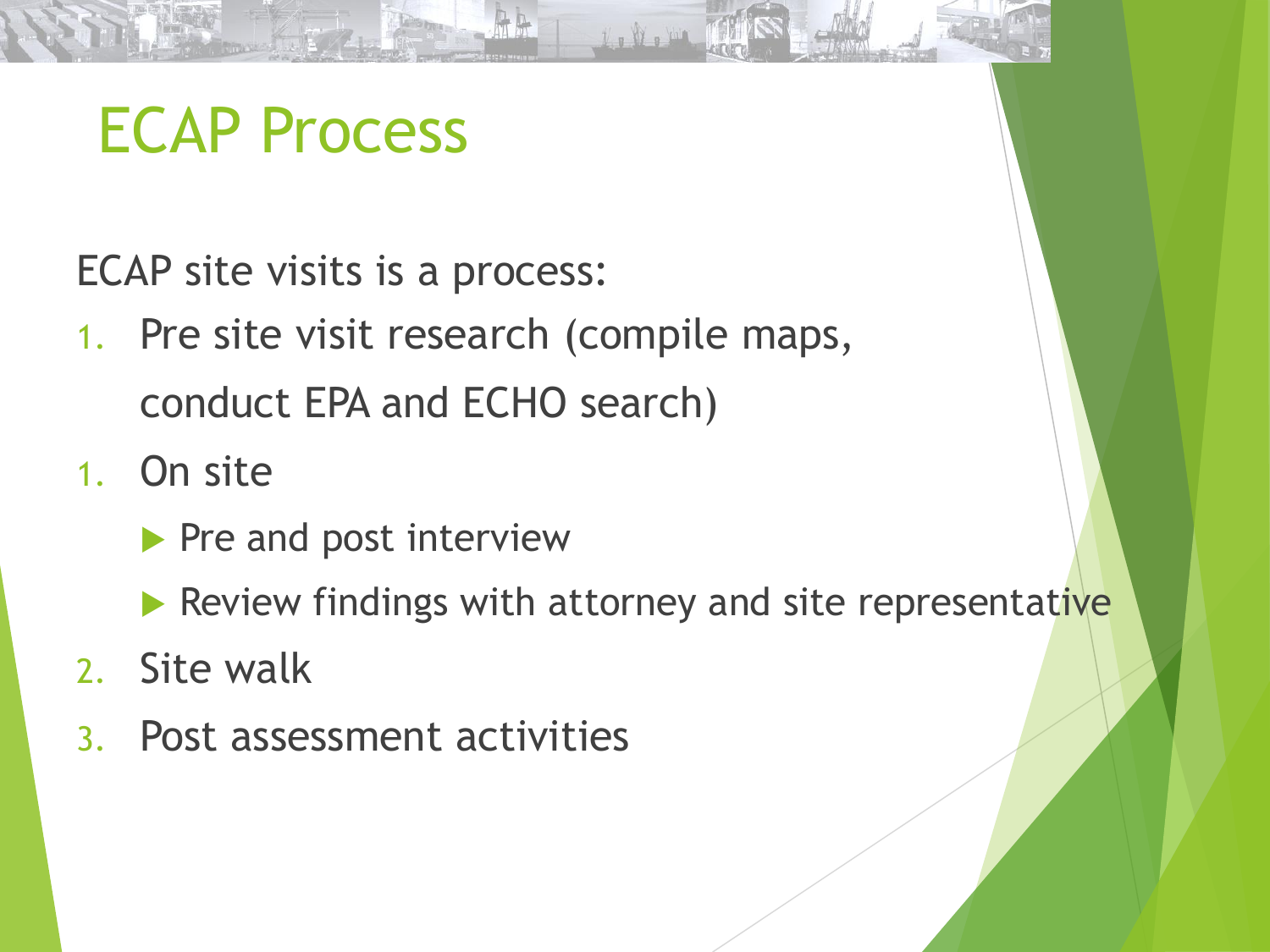#### Potential Pitfalls

- Avoid development of negative business relationship
- Avoid being perceived as an enforcement agency
- **Avoid offering interpretation of** complex regulatory issues
- $\blacktriangleright$  Keep in mind the profit margins, staffing and sophistication of smaller operations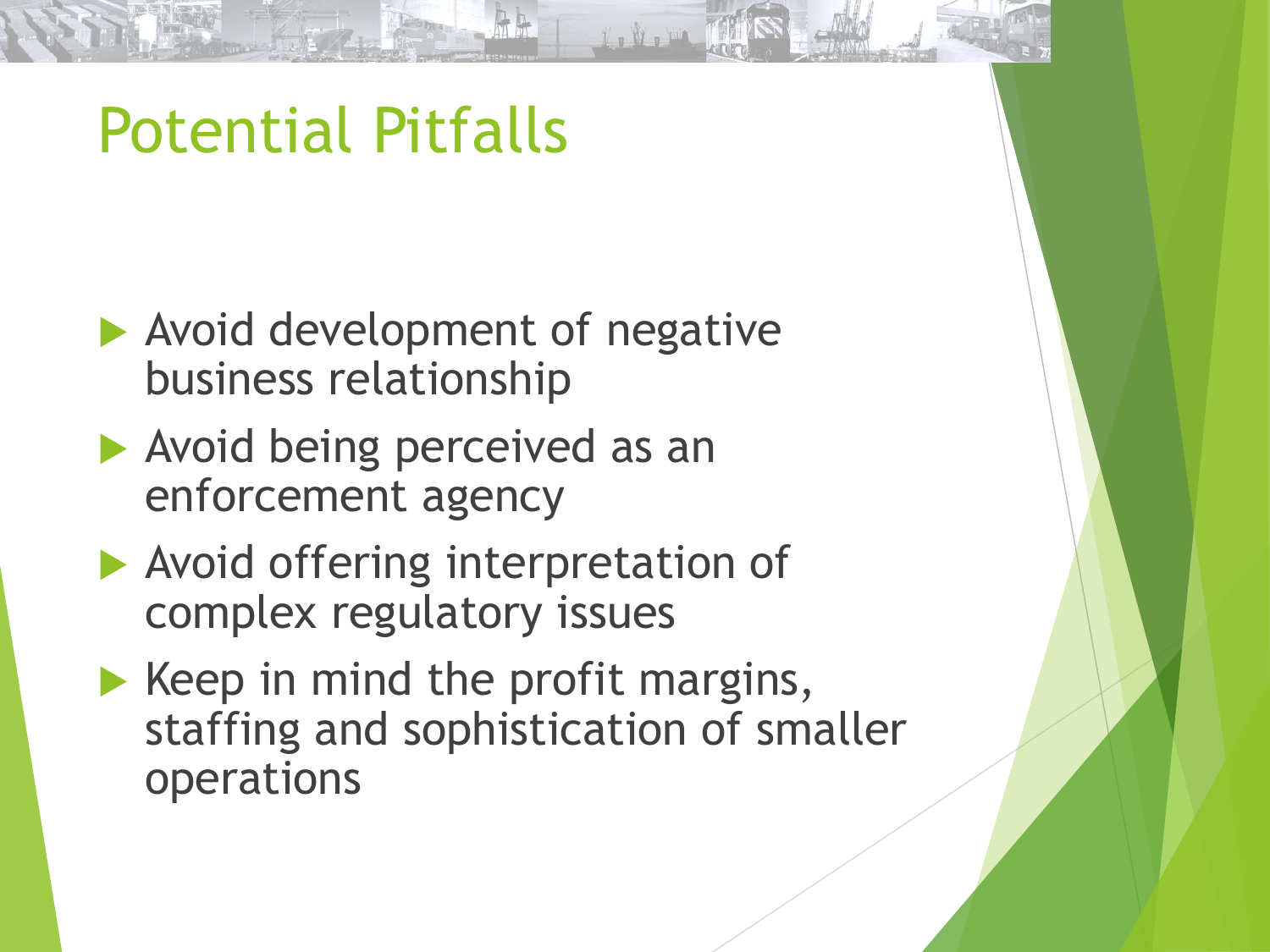#### Potential Pitfalls

Major noncompliance or criminal activities

Should be directed to appropriate authorities/agencies

o We Vote

- Seek legal counsel
- Be aware of your legal obligations and rights
- ▶ Call the attorney!



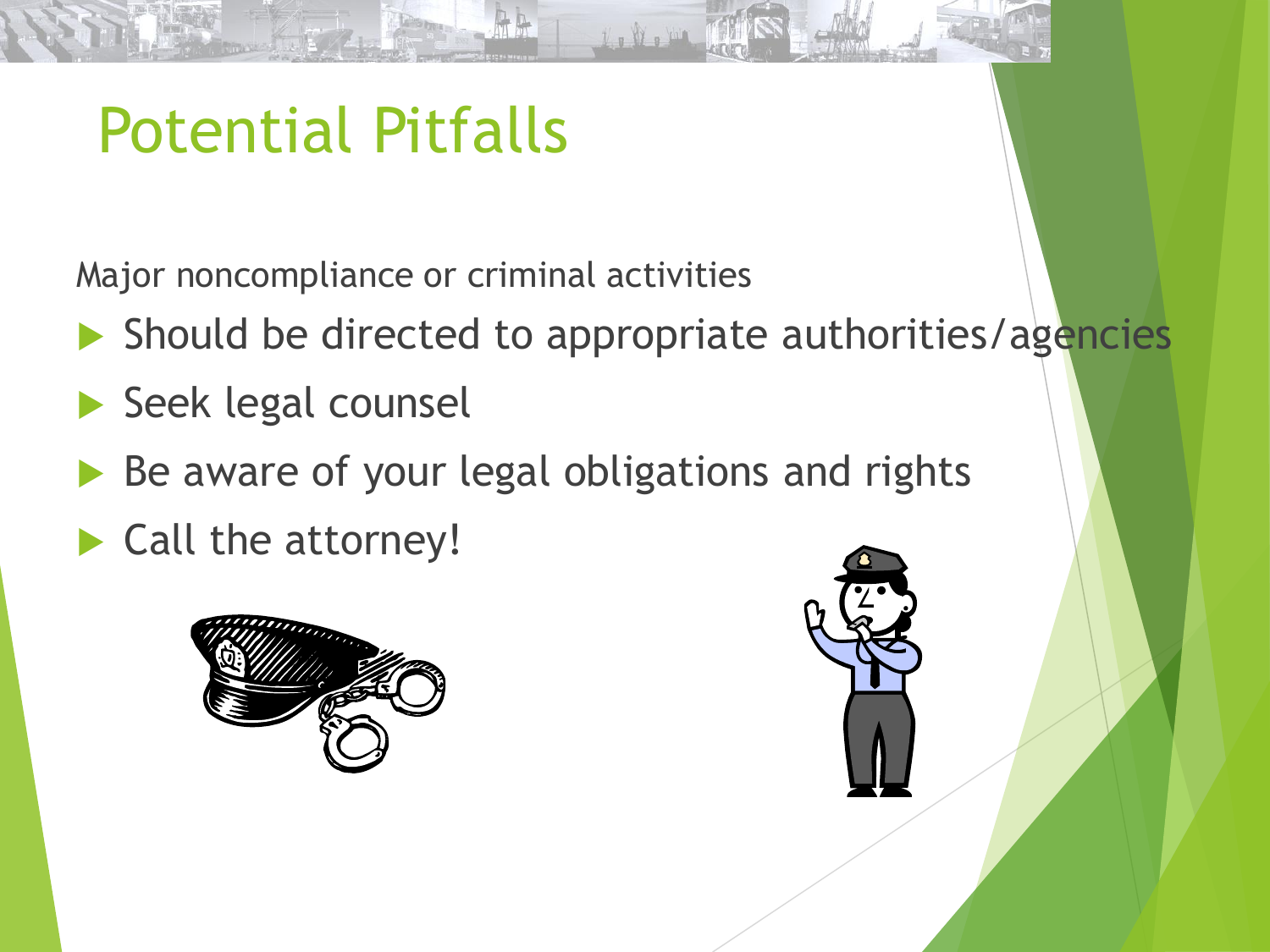# Common Findings

L. W. Mr. 12

- Lack of SPCC Plan
- Hazardous waste findings
- Stormwater
	- SIC Code
	- Not implementing or documenting Corrective Actions or other reqmts.
	- PARIS database is not up-to-date

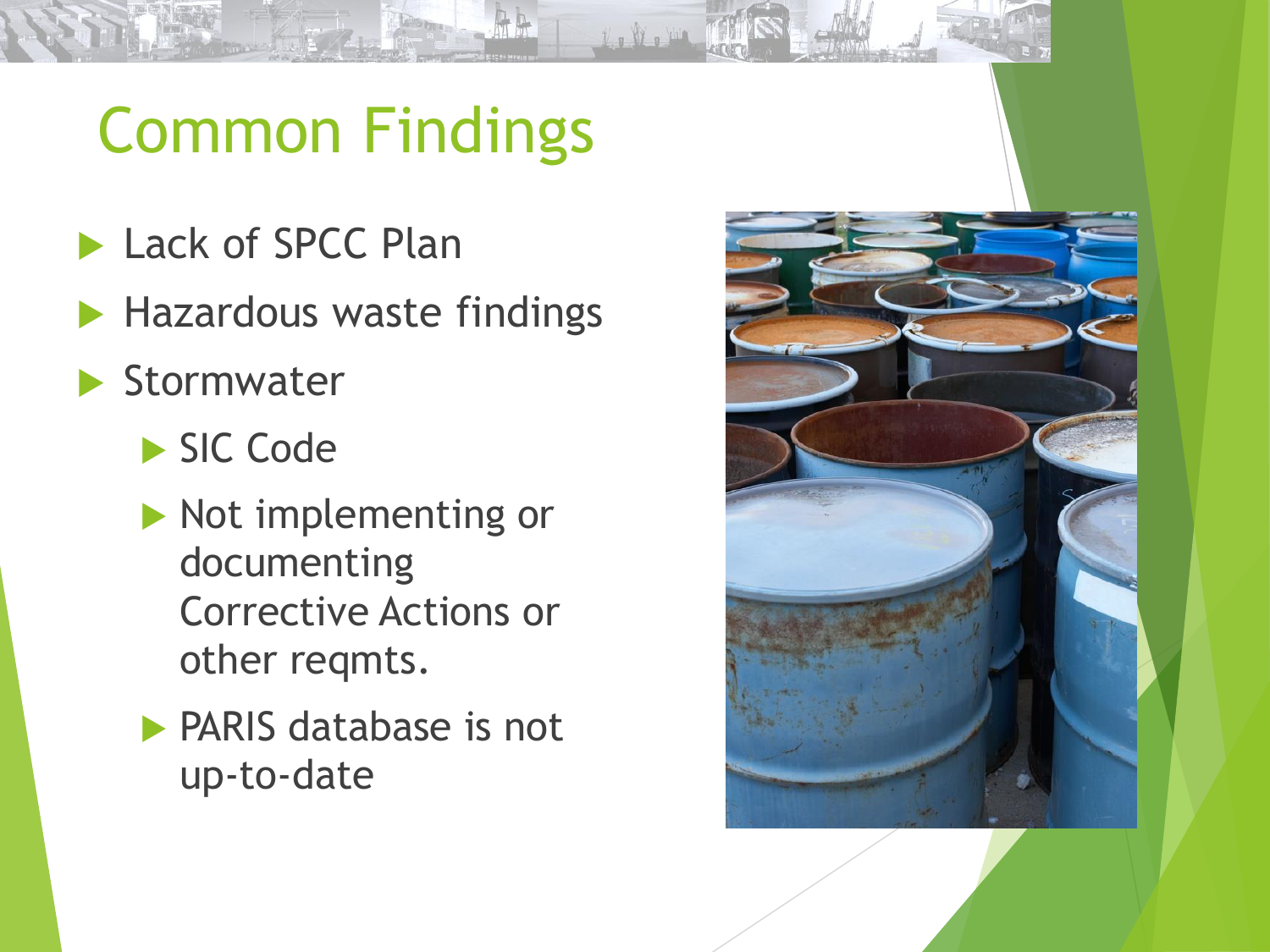#### Port of Everett and Port of **Seattle**

Port of Everett recent compliance inspection

B W a kin

- **Communication with tenants**
- Education for the tenants
- Training of Port folks on compliance
- Stormwater concerns